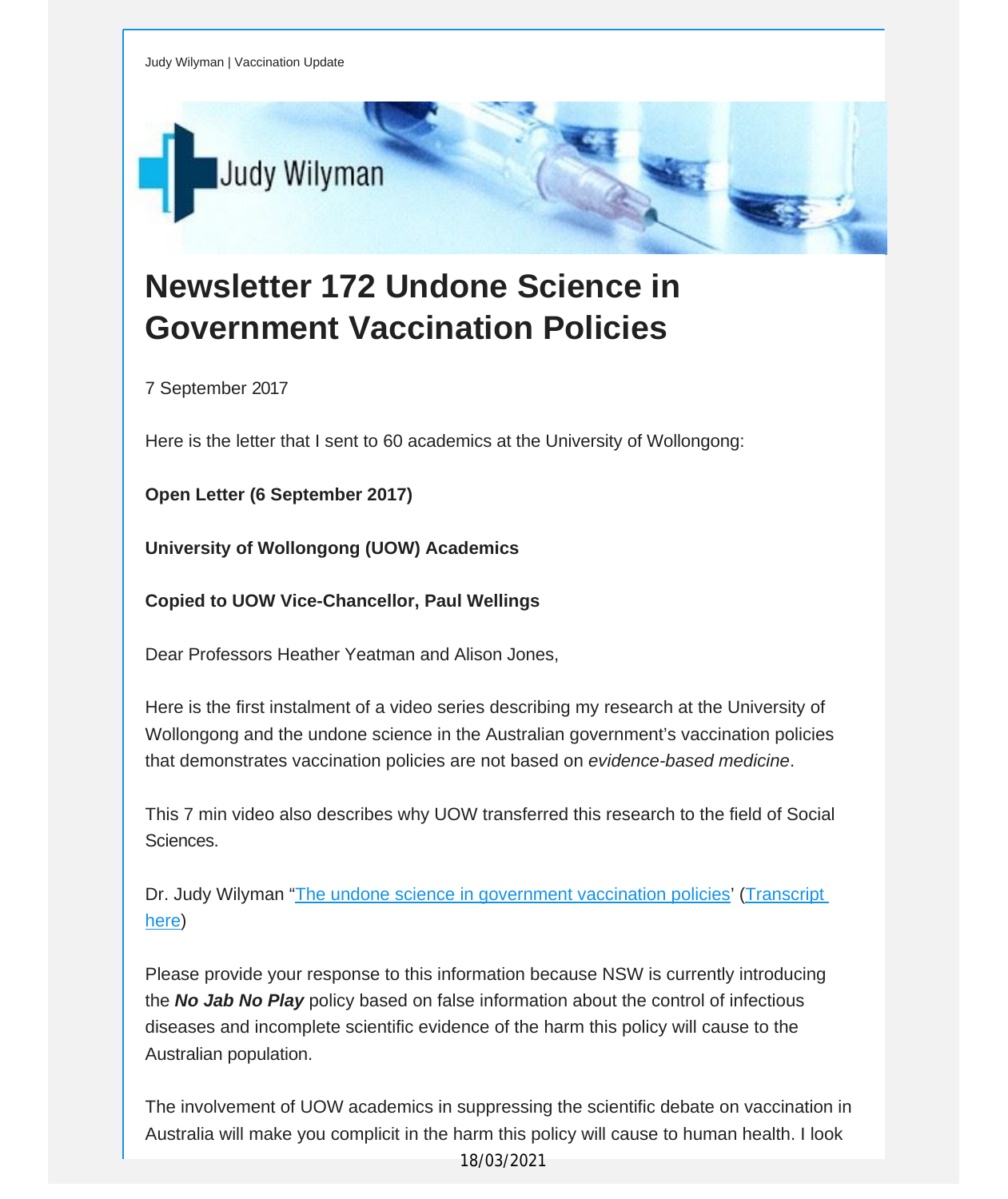forward to your prompt response.

Dr. Judy Wilyman *Bachelor of Science, University of NSW Diploma of Education (Science), University of Wollongong Master of Science (Population Health), Faculty of Health Sciences, University of Wollongong. PhD in The Science and Politics of the Australian [Government's](http://vaccinationdecisions.us8.list-manage.com/track/click?u=f20605fde3732e41929f4a3f2&id=9e98f314d4&e=fec8337d3c) Vaccination Program,*

*UOW School of Social Science, Media and Communication (re-named the School of Humanities and Social Inquiry in 2014).*

## **NSW No Jab No Play Legislation**

The NSW parliament will vote on this policy on Tuesday 12 September 2017. Please read the information in the petition (below) because it describes the discrimination in education that children will receive if their parents have educated themselves on the dangers of vaccines and choose not to vaccinate or to selectively vaccinate. This will be enforced by the use of warrants on the grounds that these parents are 'neglectful' - instead of educated. This is described in the petition 'Say NO to the Discrimination of Children in Education based on Vaccination Status'. I hope you will sign this petition and show your opposition to this unjustified policy by attending the rally on Tuesday in Martin Place, Sydney from 10 am - 2 pm. Many speakers will be present describing the harm this legislation will do to Australian society.